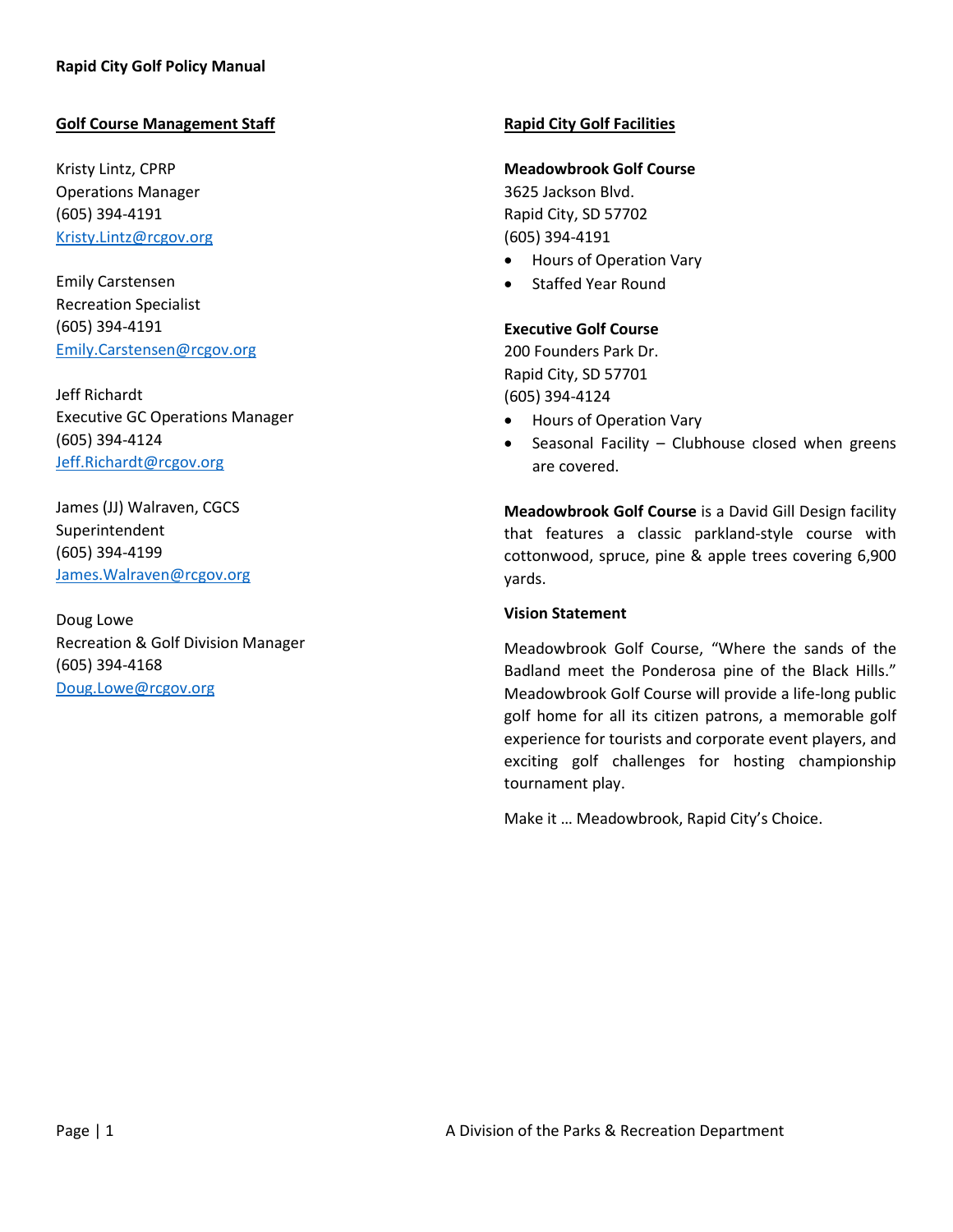## **General Policies**

## **Recreation Facility not a Park**

Rapid City Municipal Code 12.28 establishes Municipal Golf Courses as a fee-based facility. Anyone within the boundary of the facility without first paying the required fees is in violation and shall be subject to the general penalty provision.

## **Refunds/Rainchecks**

No refunds, per ordinance 2.40.160 of the Rapid City Municipal Code. Rainchecks may be issued if the course closes due to weather before 6 holes of a 9-hole round or 14 holes of an 18-hole round.

### **Outside Food or Drink**

Individuals may bring their own non-alcoholic beverages, food, or snacks for their personal use onto the course. All alcoholic beverages will be prohibited unless furnished by the Golf Course or Concessionaire.

## **Sales of Product or Services**

Guests may not solicit for personal gain, sell physical products or services, or approach other guests for obtaining signatures for petitions within the facility boundary without the written permission of the manager.

#### **Governance**

The R&A governs the sport worldwide, together with the United States Golf Association. Their shared commitment governs through Rules of Golf, Rules of Amateur Status, and Equipment Standards. Meadowbrook Golf Course is a Members Course of the USGA and the South Dakota Golf Association.

## **Dress Code**

Golf as a sport has had a dress code that players adhere to for ages. This has been a way to keep new golfers as well as veterans of the game in line with traditions. General public players do not require as high of standards. For regular players we require the following:

- Shirt
- Shorts/Pants
- Shoes

Athletic apparel or other styles must not be offensive to staff or other customers and must cover the body appropriately.

Tournaments and events playing our course enforce higher standards.

- Collared shirts/mock turtlenecks with sleeves.
- Golf Shoes

## **Harassment of Staff or other Guests**

Harassment of staff or guests, including verbal, physical, use of profanity, sexual harassment, or harassment on account of race, religion, ethnic background, gender, or sexual orientation is not allowed.

## **Disorderly Behavior**

Excessive noise, running on the course, or otherwise causing a disruption to the peace and order is not allowed.

### **Parks and Recreation Behavior Policy**

The purpose of this policy is to inform Rapid City Parks and Recreation patrons of the standard of conduct and behavior expected and enforced in programming and facility premises. Recreation users are expected to conduct themselves in a manner that is safe and conducive to fair play and allows for sharing of the facility with other users of all ages and interests.

Certain types of behavior can be potentially harmful or dangerous and will not be accepted. Behaviors that may result in the loss of recreation facility/programming services and/or criminal prosecution include:

- Improperly using any equipment or materials of Parks and Recreation
- Verbal, physical, or sexual harassment
- Disturbing the peace, as defined in Rapid City Municipal Code 9.08.040
- Vandalism

The Rapid City Parks and Recreation Department reserves the right to suspend the program/facility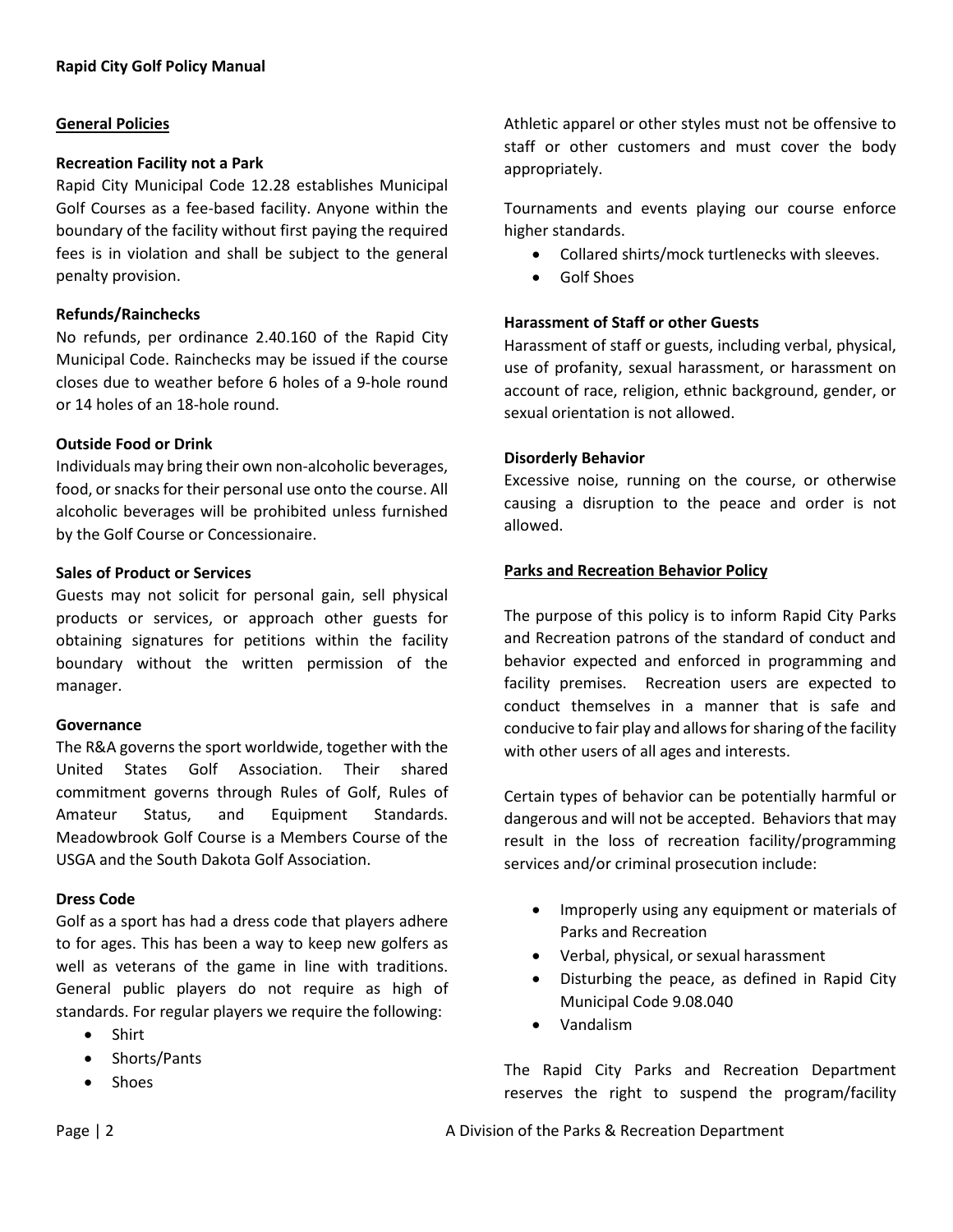privileges of any patron suspected of engaging in any of the above-enumerated activities, or other disruptive or unsafe conduct, for the length of suspension the Parks and Recreation Department deems appropriate, including the permanent loss of access. Any fees or costs for the use of the facility or participation in any program will not be refunded.

The following are recommended guidelines for suspension periods; the seriousness of the conduct may warrant immediate and/or lengthier loss of Parks and Recreation privileges, as determined by the Parks and Recreation Director or designee. The Parks and Recreation Director or designee must approve any loss of programming/facility privileges for one month or more.

- 1st offense  $-$  Verbal warning that further violation will involve loss of Parks programming/facility privileges; suspension from the program/facility for the remainder of the day if warranted by severity or repetition of behavior after the warning
- 2nd offense Loss of privileges for one month
- 3rd offense Loss of privileges for six months
- 4th offense Loss of program/facility privileges forever

Any person suspended under this policy may appeal the suspension. In order to be addressed in an appropriate timeframe, suspensions of one month or less shall be appealed to the Parks and Recreation Director; suspensions of six months or more shall be appealed to the Parks and Recreation Advisory Board. In the case of a minor, the parent or legal guardian may file the appeal on their behalf. The person requesting the appeal must complete the appeal form and present it to a Parks and Recreation staff member. The Director or Parks and Recreation Advisory Board may withdraw or amend the suspension only if the person appealing the suspension shows good cause for doing so. All decisions for the Director or Board are final. The Rapid City Parks and Recreation Department staff will endeavor to maintain order in and around its facilities and property. The staff will intervene in an appropriate manner when necessary

to maintain or restore order and are encouraged to solicit the assistance of law enforcement personnel when needed.

## **PLAYING RULES**

Players must follow Golf Course Rules and Regulations. USGA Rules Govern All Play. Tournament play may have additional rules that will be communicated before the event. Here are some important rules:

- 1. All Standards of Player Conduct apply (USGA 1.2)
- 2. All Players must check in with the Starter Shack when in operation prior to their round.
- 3. All Players must have their own set of clubs.
- 4. All carts are to stay on cart paths near greens and tees.
- 5. Where cart paths end, all carts are to stay in fairways unless the 90-degree rule is in effect. See Exhibit A
- 6. NO Carts are allowed on elevated ruff areas (berms) or in nature areas.
- 7. Pace of play guidelines are listed on the scorecard and must be adhered to.
- 8. As a courtesy, allow faster players to play through when able to.
- 9. The maximum allowable time to spend looking for a lost ball is 3 minutes.
- 10. Minimize the number of practice strokes during play.
- 11. No practicing or teaching on the golf course is allowed.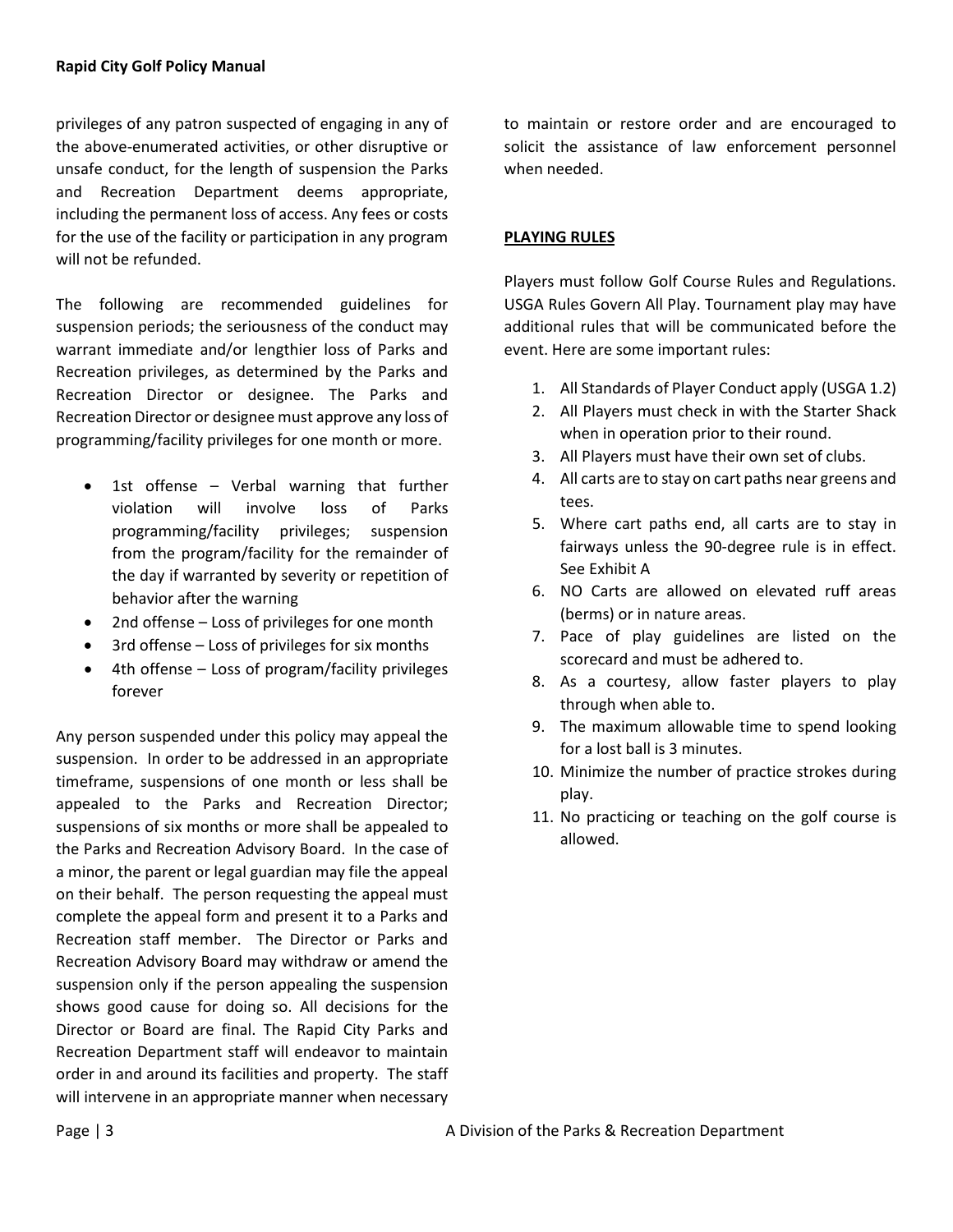### **SEASON DEFINED**

Our season typically begins around Saint Patrick's Day (March 17) and ends around Thanksgiving each year. This is weather and staffing-dependent.

### **Season / Out of Season Play**

It is the management philosophy of Meadowbrook Golf Course to use a cover system on our greens. This is a practical application for winter management that protects against wind desiccation, cold temperatures, and ice encasement. We intend to manage our resources to avoid turf loss over winter playability. Though they make it possible to more reliably provide quality putting surfaces during the spring we acknowledge that covers cannot guarantee an injury-free winter. An additional consideration that advocates a cover system is the increase in migratory birds that winter here. Covers aid in the protection from those birds utilizing the golf course as feeding grounds. Since we cover the greens and we do not provide other maintenance services like mowing while the grass is dormant, we created the policy below.

#### **Winter Play Policy**

When covers are on the greens and practice areas, this policy will be in effect. The course will remain playable with the following considerations. The course layout will be backward. Meaning the first hole you will play is hole #18 following the existing holes consecutively backward (ex. 18, 17, 16, … or 9, 8, 7, …). Temporary tee markers will be placed in front of the greens within the fairway. All players will tee off from the same position. Existing, original tee boxes will have temporary pins placed on them to serve as the winter green. The course will be walking only. No carts (public or private) will be allowed on the turf unless explicit permission is given from the Director of Parks and Recreation. Players who wish to play in the winter months may do so on a first come first serve basis.

The Driving Range Tee Box is a part of this cover system. Course staff will provide a winter teeing area in front of the existing area to allow for winter use.

# **RATES**

The Golf Division rates are reviewed within the City of Rapid City's Fee Resolution each year. All rates are proposed, approved by the Common Council, and regulated by City and State ordinances.

Exhibit B is the Current Fee Schedule.

### **HOURS OF OPERATION**

### **Tee Sheet/Tee Times**

Both municipal golf courses use 10-minute intervals. Meadowbrook Golf Course uses a split tee sheet (A first tee sheet and a tenth tee sheet to manage the course to fulfillment). The front nine holes' pace of play is two hours and ten minutes. The back nine holes' pace of play is two hours. When you book a tee time, it is scheduled on the first tee sheet. As you make a reservation for eighteen holes, you are guaranteed a thru time reservation on the tenth tee sheet.

With a split tee sheet, if you make a tee time for nine holes or choose only to play nine holes at check-in, you are not guaranteed availability for the back nine. If you so choose to continue, you will be charged for the full amount of the additional nine holes.

Choosing to play nine holes at check-in frees up the availability for the clubhouse staff to book the additional nine holes off the back at your original turn time. Starting tee times change with daylight and weather. The operations staff works with the maintenance staff to allow for enough time for staff to open the course

properly. The last tee time for 18 holes will be 4 hours and 10 minutes prior to sunset. The last tee time for 9 holes will be two hours prior to sunset.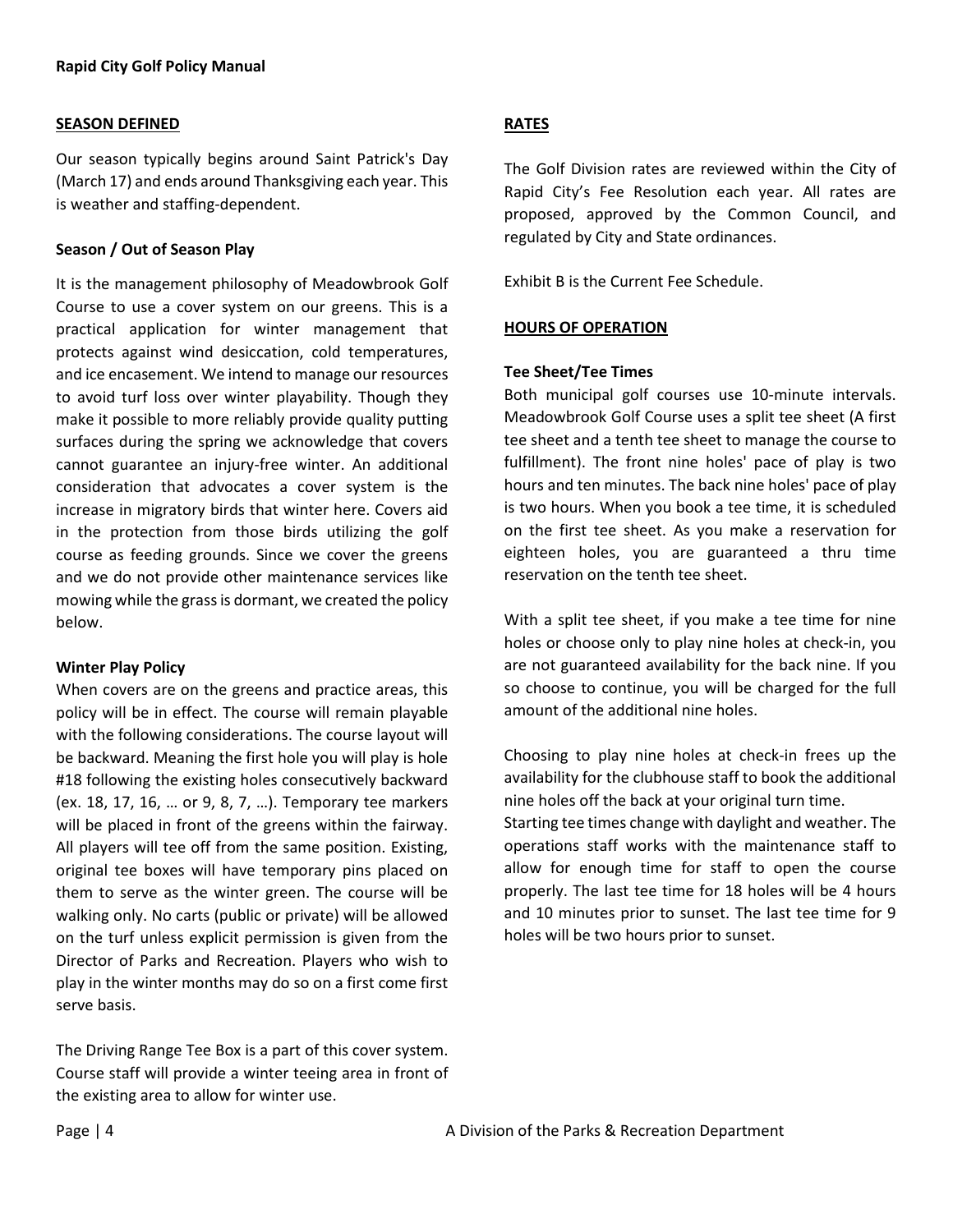## **Clubhouse Hours**

As a general rule, during the season, the clubhouse opens 30 minutes prior to the first tee time and closes one hour prior to sunset. This may fluctuate with the weather. In this case, it will be posted on the door of the clubhouse.

As part of our management philosophy to use a cover system, the Clubhouse hours will be limited during the off-season.

### **REFUNDS**

Per Ordinance, the City of Rapid City defines what is authorized to be issued a refund. We cannot give refunds unless it is our cancelation, meaning the course is deemed unplayable, suspension of play for lightning, etc. It is our policy and industry standard that we provide rainchecks before a refund if this occurs. Below is the ordinance.

### **2.40.160 Refunds.**

 A refund of money paid to the city shall only be made in the following circumstances. No other refunds are permitted.

 A. *Return of security deposit - services.* If an ordinance requires a deposit to be made with the city for the receipt of services, a refund may be made for the return of the deposit in accordance with the terms of the ordinance requiring the deposit. If the ordinance requiring a deposit does not address refunding the deposit, a refund shall be authorized when the service has been terminated and all other fees and charges associated with the service have been paid in full.

 B. *Return of security deposit - facilities.* If a security deposit is required to reserve and/or use any city facility, the deposit may be refunded upon the payment of all charges and fees incurred, including any charges for damages. City departments may adopt reasonable policies for returning security deposits if an event is canceled with appropriate advanced notice.

 C. *Return of security deposit – signs and equipment.* If a security deposit is required to be made to obtain signs from the city or to obtain other city equipment, the deposit may be refunded upon the return of the sign or equipment and the payment of all charges and fees, including charges for damages.

 D. *Overpayment.* If a payment has been made to the city that exceeds the amount due to the city, the excess payment may be refunded.

 E. Each department may establish a policy to provide refunds when a ticketed event or program requiring advanced registration is canceled.

 F. A refund may be approved if state law requires the city to issue a refund or if a refund is made pursuant to policies implementing authority granted by state law.

 G. All refunds shall be processed as a request for payment and approved in the same manner as other similar payments.

 H. Nothing contained herein shall diminish the authority granted by ordinance to the Mayor or a department director to negotiate a compromise for the payment of a late fee or overdraft fee.

(Ord. 5669, 2010)

## **INCLEMENT WEATHER**

In times of inclement weather, staff will inform players when the course is deemed unplayable. Typical instances is when there is lightning present, or when there is heavy rain with standing water. Staff will blow a nauticall air horn with the following considerations.

- One prolonged note sounds for immediate suspension of play for such reasons as lightning.
- Three consecutive notes for normal suspension like darkness or when the course is unplayable.
- Two short notes for resumption of play after a delay.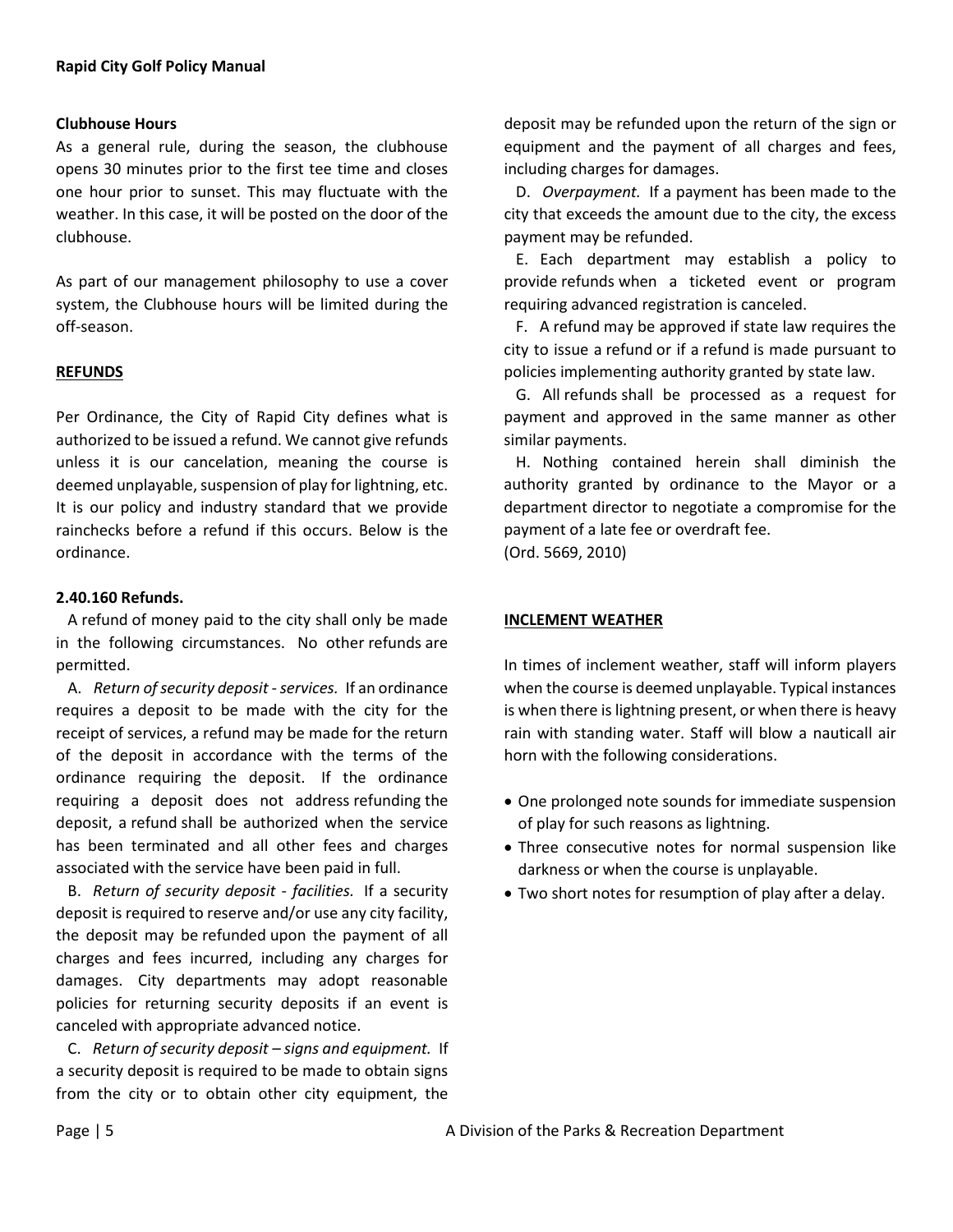### **PACE OF PLAY**

Meadowbrook Golf Course has established a time for par for each hole and is listed on our scorecard as the Pace of Play. Our Front 9 is 2 hours and 10 minutes and the back nine is 2 hours for a total Pace of 4 hours and 10 minutes. Practices for managing the pace of play include our tee time intervals being at 10 minutes apart, encouraging "Ready Golf" or alternative forms of play.

The Pace of Play policy including penalties applied for breaches of them can be imposed for slow play, (Enforcement of Rule 1.2b or 5.6a). We advocate sensible and tactful uses of other means to remedy these issues prior to the harsher penalties. Meadowbrook Uses the R&A Pace of Play Manual for guidance.

When Pace is enforced, it is solely because a group (any number on a certain tee time) has taken longer than Pace of Play. If this group has become "behind" they will be spoken with by Meadowbrook staff to work on keeping Pace. If Pace continues to decline, they may be asked to skip a hole, other forms of play may be suggested, may be asked to play from forward tees, and/or allow other groups to play through.

If a group is playing faster than the Pace of Play, it is not a requirement for a group to allow them to play through. This is a courtesy, but not a requirement. Groups may ask other groups ahead of them but unless Pace is an issue, it is not a requirement that faster groups play through, especially for the examples that follow.

An example of this is Group A is a foursome then Group B is a twosome with another twosome following. If the twosomes do not pair up to create a foursome, their Pace will generally be faster than the Foursome. Another example is if Group A is a twosome and Group B is a threesome but the Threesome all have their own carts. Generally, they will be faster.

### **Ready Golf**

We ask players to play Ready Golf. The philosophy is that players should play when they are ready to do so, rather than strictly following the procedure of "Farthest from the hole should play first" in the Rules of Golf. This helps aid in decreasing the Pace of Play issues.

When "ready golf" is being encouraged, players have to act sensibly to ensure that playing out of turn does not endanger other players. Exhibit C

### **Five-Somes**

For Pace of Play concerns and consistency of rules enforcement, Meadowbrook does not allow groups of five or more players. The largest group size is four players on one tee time.

When Starters are in use, this will be strictly enforced. If starters are not available, then the clubhouse will enforce when it receives a complaint or communication from customers on the course.

### **Multiple Balls**

Multiple balls should only be used for "Provisional" designation during a round. Rule 18.3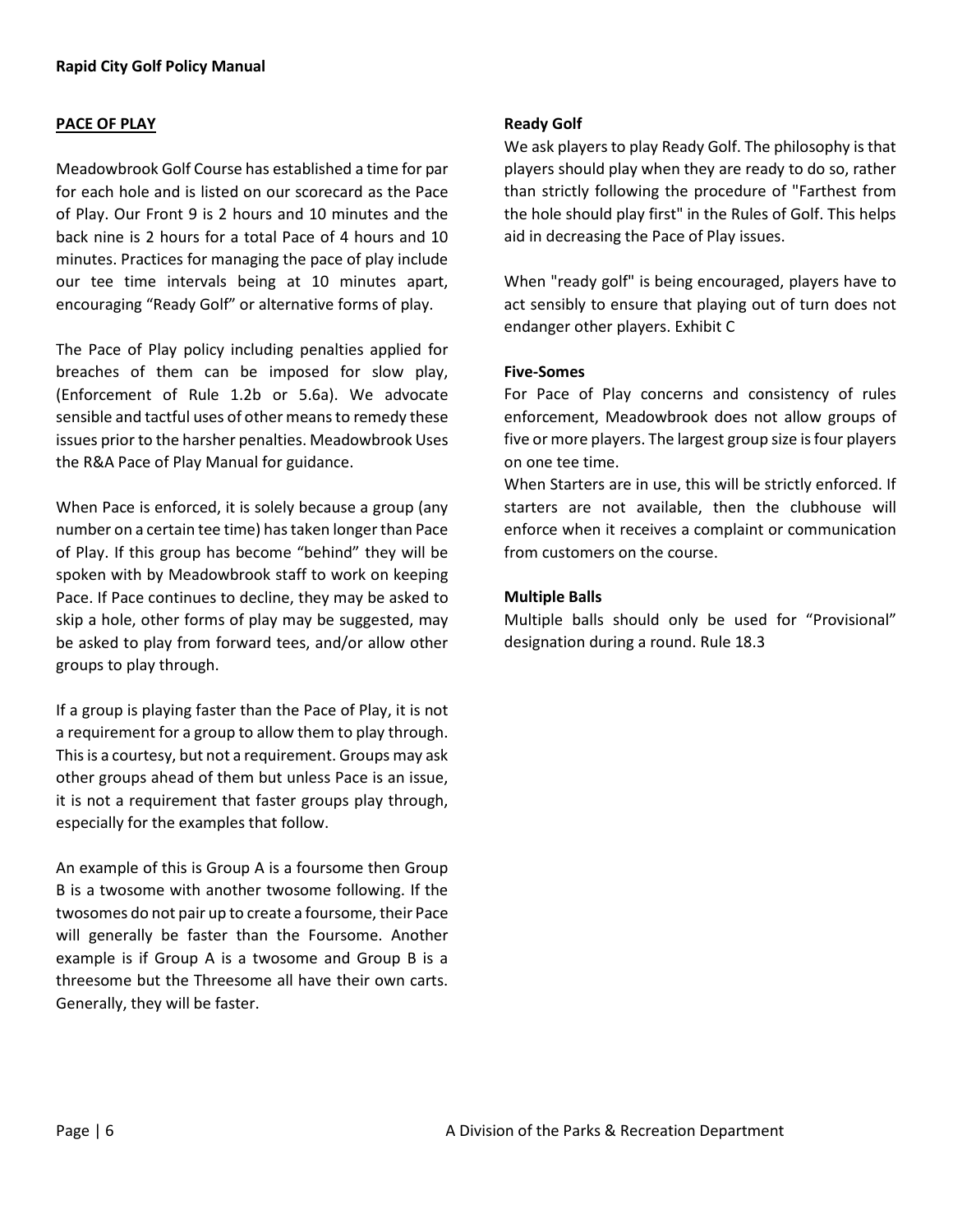## **GOLF CARTS**

#### **Daily Golf Cart Rentals**

Anyone 18 years of age or older may operate a golf cart for use within the boundary of the facility from the clubhouse. The operator must agree to the terms and conditions before playing the course for that assigned golf cart. See Exhibit D for agreement.

There are two types of rentals and rental fees associated. Half cart rental is for the seat. Each cart can legally hold two riders. Each person (the operator and the passenger) needs to pay the rental fee equally. Single Rider is a designation that the rider will pay an additional fee to not have someone riding or they ride with someone else.

## **Annual Golf Cart Rentals**

Individuals may opt into an agreement with the City for use of its golf carts on an annual basis versus a daily rental. This does not designate a specific cart within the agreement, but the responsibility for the use of a cart is assigned at each time of use.

Those who are under 18 years of age, but older than 16, may operate a rental golf cart within the annual cart agreement with written permission from a parent or guardian. See Exhibit E for agreement.

## **Golf Cart Operation**

Before you try to start the cart, be sure to press the brake down firmly and keep it in place. The brake is the larger foot pedal on the left. Your golf cart would probably not be able to start if this is not the case, but you can never be too safe.

- 1. A golf cart is started the same way as an automobile. You need a key, which you should insert into the key slot and then turn it to the right to the "ON" position.
- 2. Find the Gear Shift. Check the front side of the seat, somewhere between yours and your passenger's legs. Navigate it by flipping left or right. One position will be "R" for reverse and one will be "F" for forward. (Typically towards the driver is forward and towards the passenger is reverse.) If your cart starts beeping

as soon as you turn it on, that means it is in a reverse setting.

If your golf cart has a maximum speed limit of 14 mph, then there won't be a seat belt provided. In this case, you should pay special attention to any children with you in the cart. They should know that they need to be calm and seated throughout the whole ride, but it would be best if they don't ride in the golf cart at all. Be sure that all riders' hands and feet are inside the cart before continuing to the next steps.

- 3. To move the cart, take your foot off the brake and gradually press on the accelerator (Smaller pedal on the right). If the parking brake is engaged, it should disengage as you press the accelerator. Be aware that the pedal reacts to the pressure you provide, more pressure more acceleration.
- 4. Our fleet is gas carts. Do not be alarmed if they sound funny at first. If they are cold, you may need to use the choke to help get them started. This is located on the front of the seat by the driver's left leg. Pull this lever out to engage the choke while pressing on the accelerator. Once the car starts moving, you can release the choke.
- 5. Utilize the brake to come to a stop by slowly taking your foot off the accelerator and transferring it to the wider pedal on the left. As you increase pressure, you will decelerate faster. You should never slam the brake pedal, except for the extreme cases when you are obliged to do so.
- 6. When you want to drive backward, while in a parked position, switch the gearshift to reverse then repeat steps 4 through step 6. The majority of golf carts will go slower than usual in this mode.

During this process, you should act as you would if you were driving your automobile. It is important because you will get an excellent visualization of what is happening in the direction you are moving.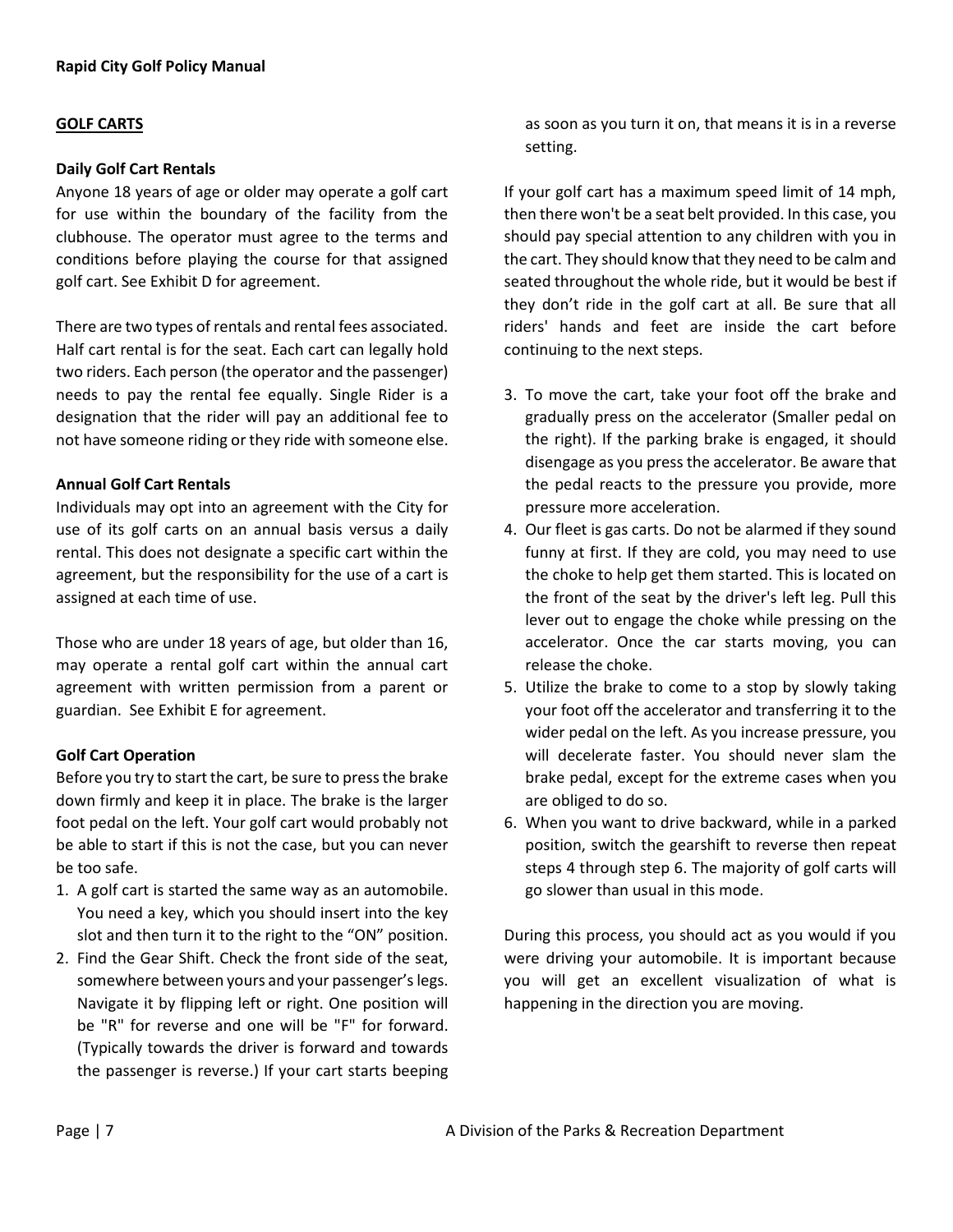# **Golf Cart Etiquette**

We want to maintain our course to the highest potential possible. You can help by adhering to a few simple rules.

- Stay on fairways and cart paths at all times. Never take carts into tall grass areas, on mounds between holes, or in natural habitats.
- Park on cart paths. Keep all four wheels on the path. Approaching carts and equipment may drive around you. The Driving Range area (including outside of ropes) is considered a Tee Box. Please park on the path or by the Starter Shack.
- Neither golf carts nor pull/push carts should be in critical play areas such as approaches, collars, and green banks immediately adjacent to the greens.
- All carts should be parked on the cart paths on the backside of the green towards the direction of the next hole.
- ALL carts (including handicap carts) should never be closer than 15-30 feet to the green. Carts should approach from the cart path to the BACKside of the greens for accessibility.

USGA produced a video to aid in explaining these simple rules to to follow. [www.youtube.com/watch?v=fz8ZkwEeeRo](http://www.youtube.com/watch?v=fz8ZkwEeeRo) 

# **Cart Return Time**

It is Course policy that ALL Meadowbrook Golf Carts must be returned to the clubhouse prior to SUNSET each evening. This allows staff to properly care for the carts within twilight prior to Dusk. For safety, we recommend suspension of play at Sunset for visibility concerns.

## **PLAYERS CLUB / GHIN**

Meadowbrook is a United States Golf Association and South Dakota Golf Association Member Course. City staff administers the GHIN handicap system and player's club events for the course. Dues are on an annual basis and may be purchased at the course or online for the same price. There is a \$5 add-on discount card available through the SDGA directly. Each member course may opt into participating in various discounts for SDGA members but it is not a requirement of the course to participate.

# **Players Club/Golf Committee**

A portion of each annual GHIN handicap system dues is paid to the player's designated home course. This amount is for the administration of the GHIN system and any additional association/club dues that each Golf Course may charge.

City staff hosts several events through the season for Players Club Members only and open events. Our staff works closely with an eleven-member golf committee of its club members to aid in the decision-making process so all members, competitive and leisure players, are represented. These meetings are open to the public and are held at least twice a year. If you would like information regarding these meetings or to be on the committee please contact clubhouse staff.

# **TOURNAMENT/EVENT SCHEDULING**

Meadowbrook Golf Course is a tournament hosting site. We offer discounted rates for our green fees and cart fees for tournament/outing players. These rates are based upon the current year's approved fee resolution rack rate. Exhibit F is the current year's tournament packages and Exhibit G is the Facility Lease Agreement.

A \$250 deposit is required for booking the course for an event or outing. If the event or outing does not meet the minimum requirements this deposit aids in securing the group tee time booking as an advanced booking fee. Any groups with 12 players (three tee times) or more will require a deposit. This deposit will be applied to any charges incurred on event day on behalf of the group, event, and/or customer.

## **HOME CLUBS**

Meadowbrook Golf Course Home Club Program allows a group of 16 or more golfers to secure regular tee times throughout the year during regular open play excluding holidays. Meadowbrook Players Club members are eligible to create a Home Club. An application is submitted to staff for review.